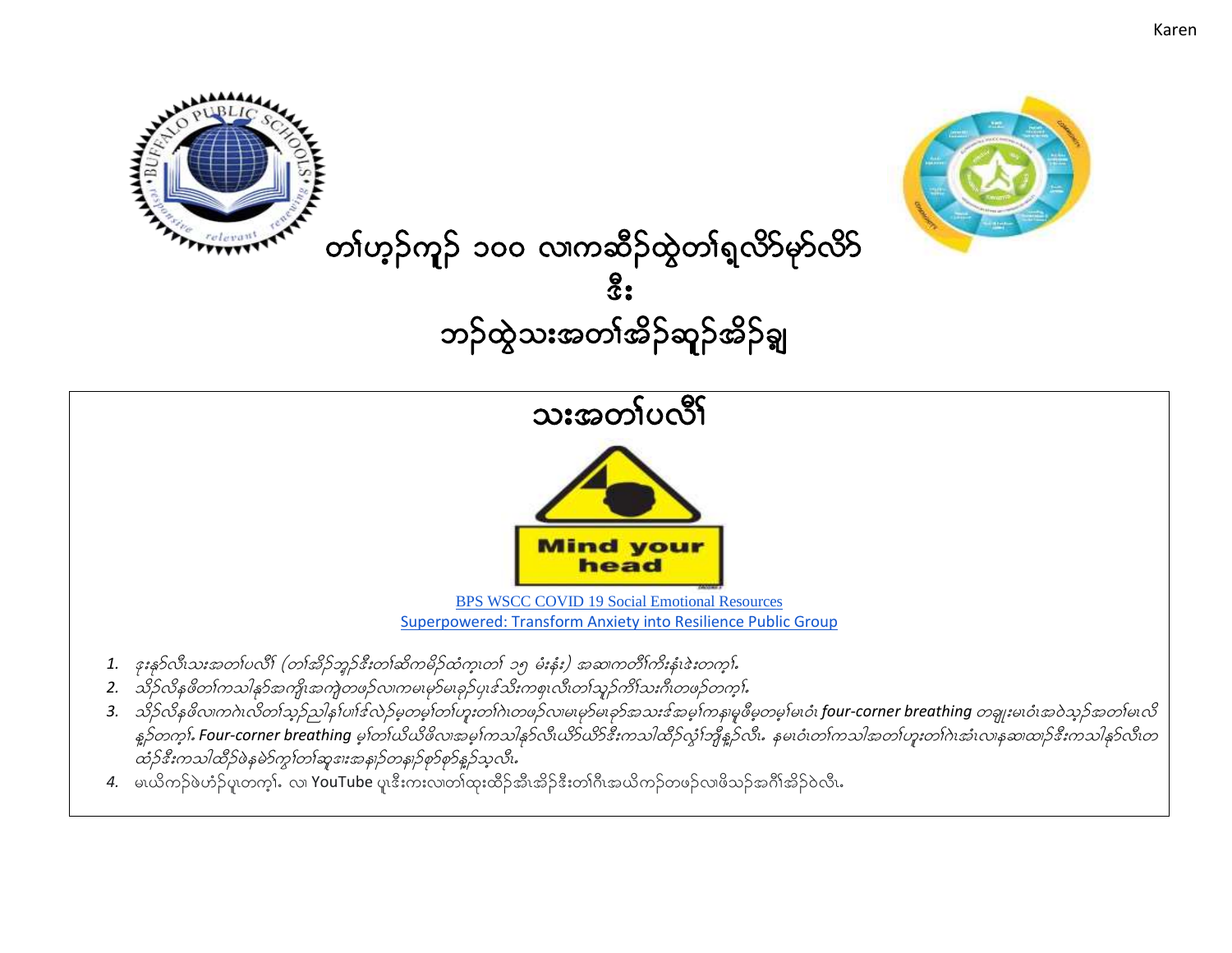## **Click for Link to Physical Activity Resources** Click for link to 5 minute fitness activities 5. မှနစိတူးဂဲ၊အစု၊ကတ္တ၊်တနံ၊အမီးနံး ၁၀ ဒ်အမ္), ဂဲ၊ကလံဉ်, မ၊တ္ပ္ပဟားတ္ပါဂဲ၊, ယိကဉ်နဉ်တက္ခါ. 6. ဟုဉ်လီးနဖိတဖဉ်အတၤ်မ၊တဖဉ်ဒ်သိးကမ၊စ။တၤ်လ၊ကဟ်ပခိဉ်ပဃ။ကဆုဲကဆိုအင်္ဂါန္ဓဉ်တက္န၊် 7. မူခိဉ်မှုစ်စူး, လဲ၊ကိုးနှဖိလ၊တစြှားင်သိုးကဟးလ၊တစြုကျါနှဉ်တက္ခါ. 8. ပွဲနှဖိမ၊စ။န၊လ၊ကက္ကာသည်လည်တဖည်မှတမ္ ါမ၊ကရု၊ါတ္ဂါမ၊န္ ည်တက္ဂါ. 9. မန္မဖိဂဲယ္မွာန္ပါတ္ပါဂဲၤကလံုခ်အိုခ်င္မွီးအထံုခ်အဘိလ၊ဟံုခ်ဖီယီဖိတ္ကျစုခ်စုခ်င္မွဳးမႈန္ပါတ္ပါဂဲၤကလံုခ်တ္ပါပြုတက္နႈ 10. မှုခိဉ်မှုစုံး, လဲ၊ကိုးနဖိလ၊တစျားသီးကပားလ၊တစု၊ကျါန္နဉ်တက္န၊် (ဂဲ၊လိတၢ်ရှလိ9်မှာ်လိ9်လ၊အိုဉ်ယံ၊လိ9်သး) 11. မးနှစ်တဂါးကလံ့ဉ်အမူးသဖုံတက္ကါ. 12. မှာ်လယားဖုံလ၊တါမ၊ကဆုဲကဆိုတါပြုတက္}. ဟ်ပနီဉ်တါဆ၊ကတိၢမ္ခတမ္န၊အိႏထိဉ်တါသးဝံဉ်ဒသိးကသုဉ်ညါလ၊မ္န၊မတဂ၊မ၊ကဆိုဒ၊းအချကတ၊ါတဂ၊လဲဉ်တက္}. 13. GoNoodle! ဂူးနဉ်မးလကတ်ဟူးတကဲ၊, တက်ိဉ်မှာ်ဆီးပ။, နီးအဂၤတဖဉ်အတန်ဉ်ကျဲအင်္ဂါနဉ်လီး. 14. တူထိဉ်ဟံဉ်ပူတန်နီးတကျွးတစမေးလိတကူး်

- 15. စုဘဉ်မှတမှက်ကြိုမူလ၊ဘဉ်ဂဲၤကလံဉ်ပိဉ်အခံတဖဉ်လ၊ YouTube.
- 16. ရဲဉ်သဲကတီးနဆွဲအဉ်ဒီးဘံဉ်ဒိဉ်လ၊သူအီးတသူတပူးယီတက္န}်
- 17. ထူးပဲတြိဖိတဖဉ်တပူဃိတက္နႈ်
- 18. အိဉ်နီးအိဉ်လဉ်ပူးလ၊တ၊်ပြမူးကလုာ်လှာ် အလီးနံး, အကဲထိဉ်တ၊်မ၊စ။ဒါအမှ၊်တ၊်မ၊ကဆုဲကဆိုနီးအမှာနိဉ်နိမ်းနှံးလ၊ကမ၊န။တ၊်နိတ၊်တာအတ၊်လိာကွဲတဖဉ်နှဉ်လီး.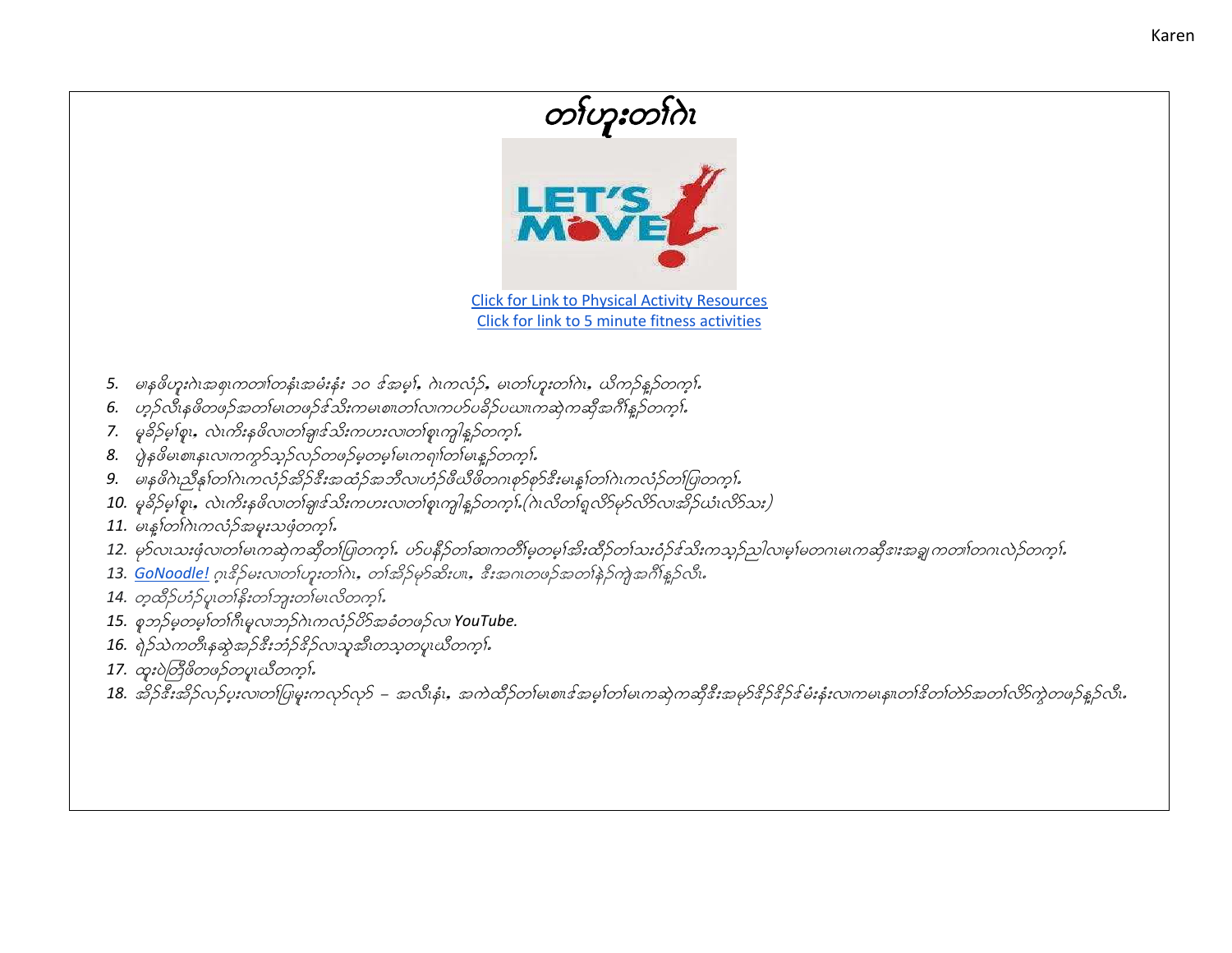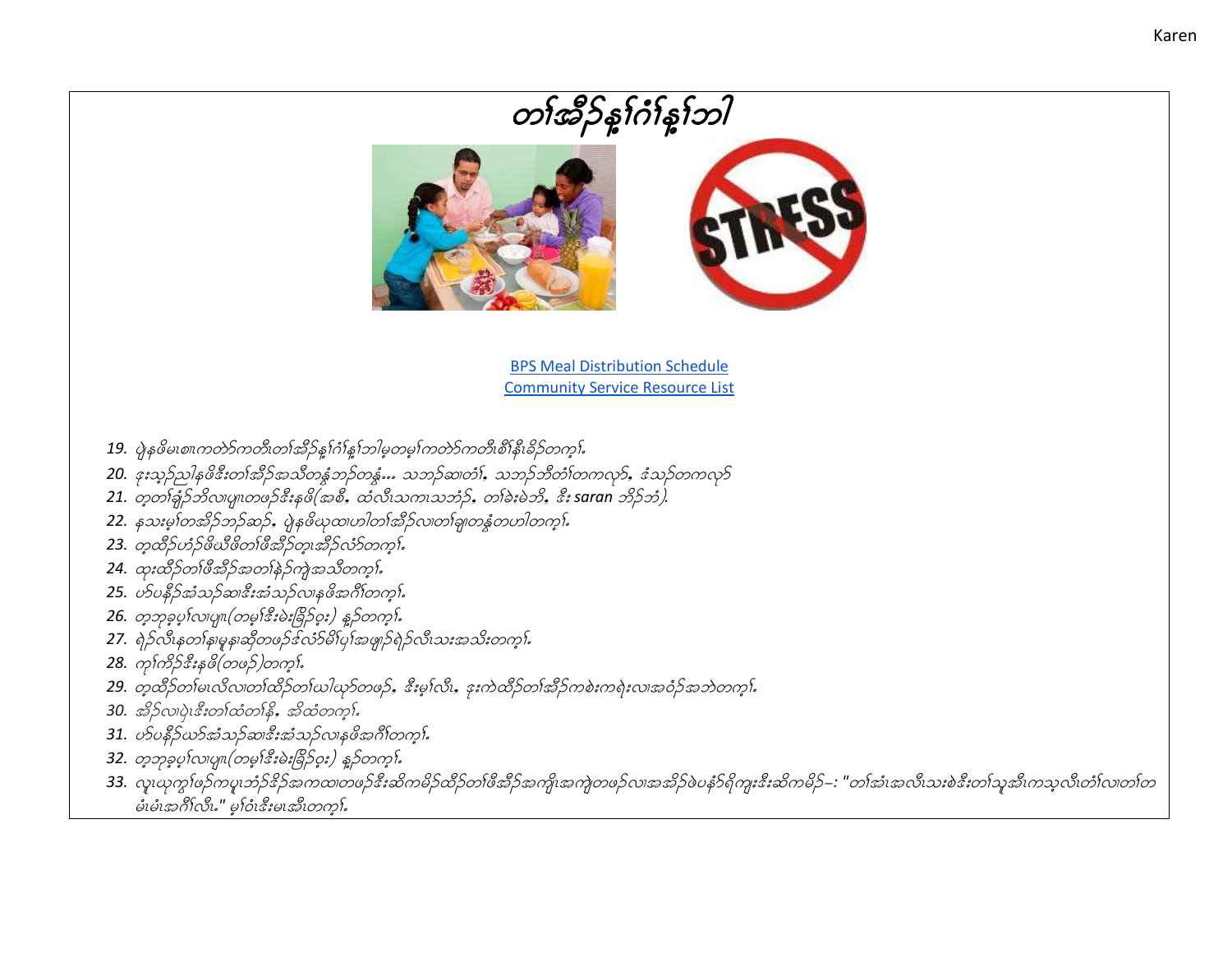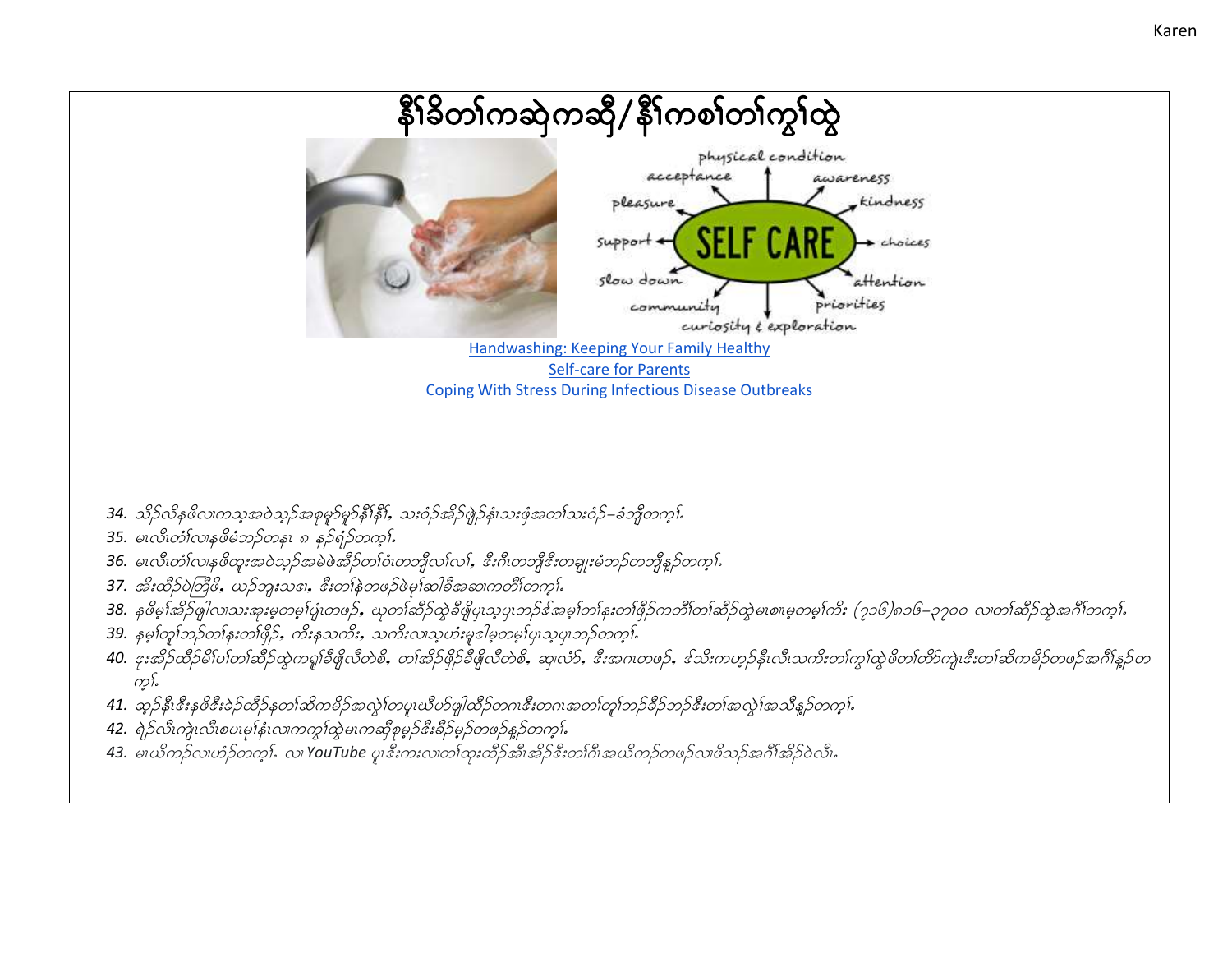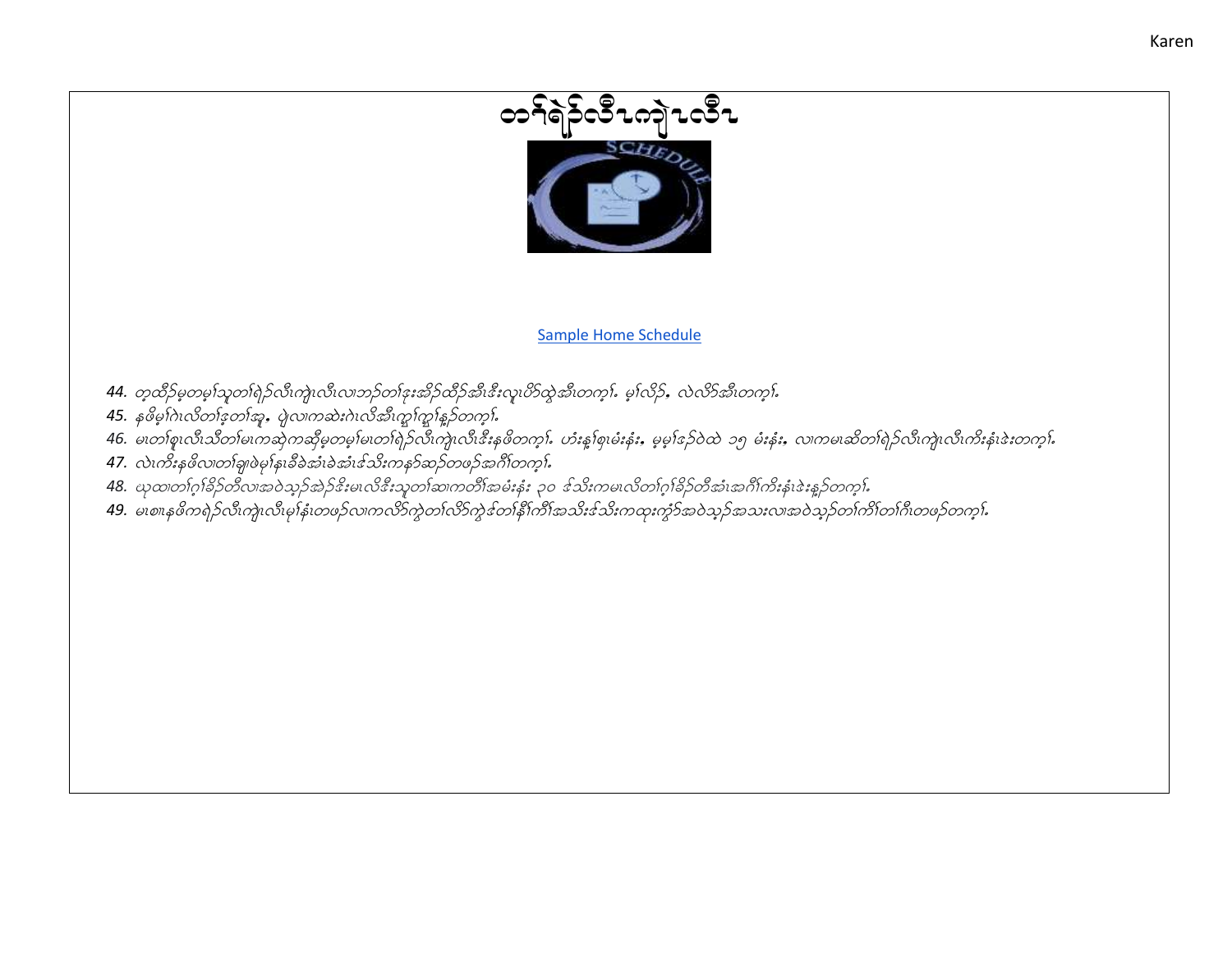## တံဉ်မိသိမိ/တ၅်မှဉ်တ၅်ခုဉ်အဆ႑ကတိ၅်



**Additional Family Activities** 

- 50. ထုးထိဉ်တၤ်လိ၁်ကွဲတၤ်ဘူဉ်ဘဉ်ဒီးမၤဘူးစဲလိ၁်သးဒီးဟံဉ်ဖိယီဖိခဲလက်တက္နါ.
- 51. အိုးထိဉ်တ1်သးဝံဉ်ဒီးသးဝံဉ်သကိုးတ1်ဒီးနှဖိ…..မု1်ဒိဉ်တက္ဂါ.
- 52. အိုဉ်နီးနသ်းတက်ုပိုဉ်ဖိုဉ်လိုသေးနှိုနှိုးနီးအဝဲသုဉ်အသက်းတဖဉ်နီးဟံဉ်ဖိယီဖိခ်ိဖှိုတကျွယ်မှဉ်တက်မိုးတက်လိတကု
- 53. အိ5်ဒီးကိုလိဂ်လံ၊တၢ်သုဉ်ဝံဉ်သးဆ၊အန၊လ၊ကဒုးသုဉ်သါနဖိဒီးတ၊်သးဝံဉ်လ၊နကနဉ်အီးမှာနဉ်တက္န၊်
- 54. အိုဉ်နီးတါလူးယုတါဖိတါလုံးအဂ္ဂုလျပုစူးကွာ်တက်အကျွါ, လူးယုတါဖိတါလုံးလှုအစူးထိဉ်သူးနီးလံာ်မဲ၁ဖျဉ်လိုလုံးလုံးဆုံးတက္နါ.
- 55. မၤန္န1တ1်အိဉ်မှာ်လ၊တ1်ပူးလ၊ဟံဉ်ဒါခိဉ်ဒီးယဉ်တနၤတက္န}်
- 56. နှဖိအအိဉ်ဖွဲ့ဉ်မှုန်းမှုးလိ၊ဘဉ်လ၊တ၊်ကးတံ၊်သးအဆ၊ကတိ၊်, မၤန္န၊်အိဉ်ဖွဲ့ဉ်မှုန်းအမူးသးဖုံ့ဒါအနီ၊်ကိ၊်အသိးတက္
- 57. သံကွ $\tilde{\mathfrak{so}}$ မိသမီးဟံဉ်ဖိယိဖိတဖဉ်နီးထုးထိဉ်တ1်နူးနဲ့ဉ်ဖျ $\,$ တ $\,$ ကစိဉ်နှဉ်တကွ $\,$ ်
- 58. ခ်ီဖျတၤ်သူတၤ်ဖိတၤ်လဲ၊လ၊ဟံဉ်ကပိၤဟံဉ်ကပၤ, မ၊နဖိဆိကမိဉ်တယာ်အန၊တက္န၊်.
- 59. စးထိဉ်ဟံဉ်ဖိယီဖိတၤ်ဖးလံဉ်ကရာတက္ရွ၊်.
- 60. မၤန္နาတာနီးနီးငွိပ္ဖိပ္မဟားဟး (https://adventuresinfamilyhood.com/20-virtual-field-trips-to-take-with-your-kids.html
- $61.$  မၤန $1001$  $\alpha$ ါ $3001$ အတ $1$ ပြုတက္ $1$
- 62.  $\partial^2$   $\partial^2$   $\partial^2$   $\partial^2$   $\partial^2$   $\partial^2$   $\partial^2$   $\partial^2$   $\partial^2$   $\partial^2$   $\partial^2$   $\partial^2$   $\partial^2$   $\partial^2$
- 63. လိွတ်တွဲစာစ်သံတန်အတွက်လိုက်တွေကုန် (Hangman)
- 64. လိွတွဲတက္ရာနဲ့လေးတပူးတက္ရွာ်
- 65. ကွက်ကြီးလိဂ်လံးတဖဉ်နီးဟုဉ်နီးလီးသက်းတၤ်သုဉ်နီဉ်ကူးတၤ်တဖဉ်တကု}.
- 66. လိာ်ကွဲတဂဲၤနိတၤ်ကတိၤနီးအဂၤတဂၤဘဉ်တယာ်တၤ်ကတိၤန္နဉ်တက္။
- 67. ဒုးအိဉ်ထိဉ်မူးသးဖုံအလံာ်တက္ငါး
- 68. ယုသုဉ်ညါနဟံဉ်ဖိယီဖိအတၤ်ဟဲလီးစ။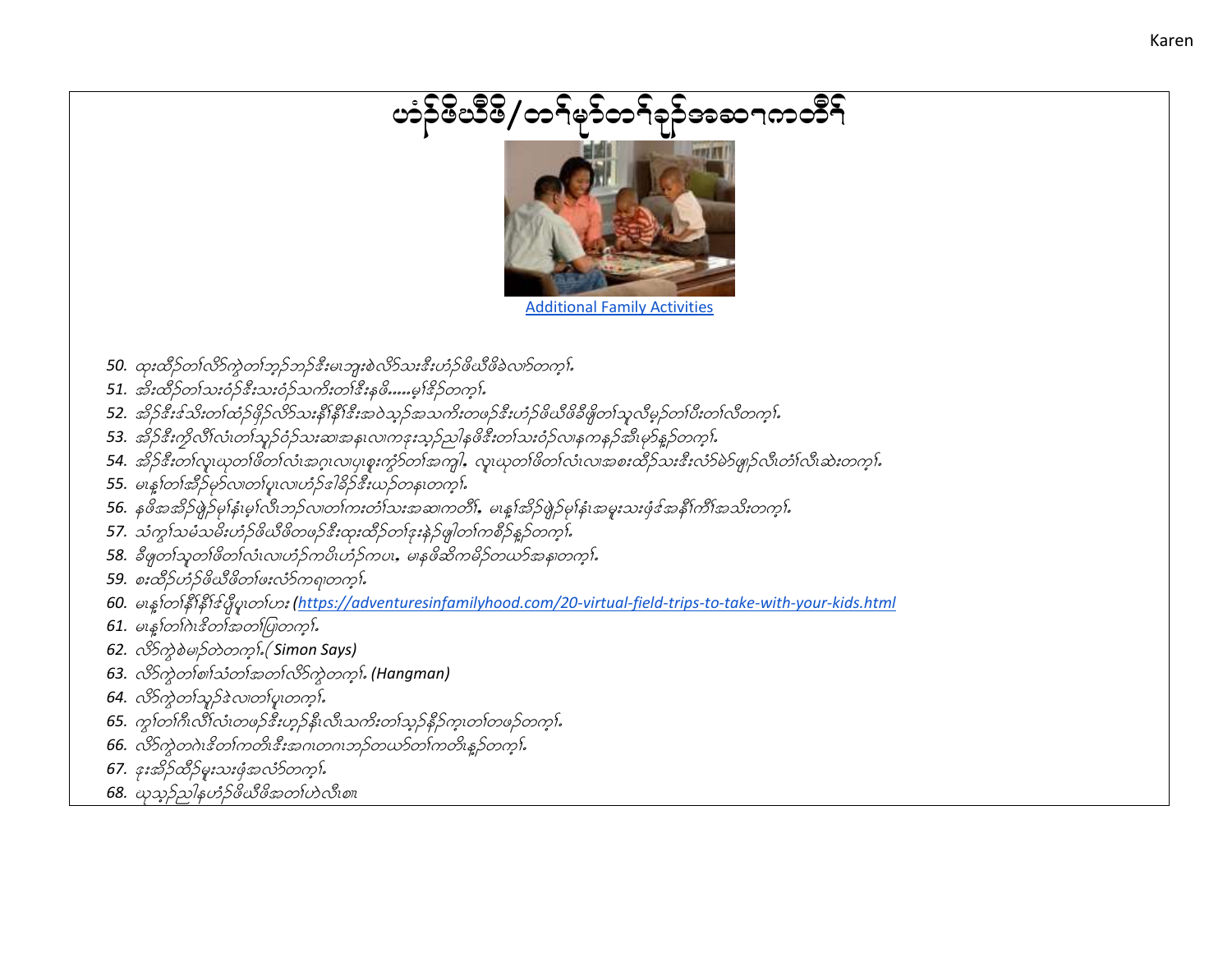- 69. သိုက်နဖိလကာဘုတ်ဉ်လိာသံကျွသံနီးနလှဉ်ခီဖိုနမူးပြုလ၊အသံကျွသံနီးတ၊်ဖိတကူး. န၊နီးနဖိစးထိဉ်သံကျွသ်နီးလိ5်သူးလ၊မဲ၁သကိုးမဲ၁ခီဖိုသံကျွတ်သံကျွတ်ကနီးတဂ၊နီး ကွဲးနီဉ်တၢိန္ဉာတက္နႈ်
- 70. ဗိသဉ်စ္စ္က်ကီးနးအိဉ်ထိဉ်အဝဲသူဉ်အကစ္ကနေ့ဝဲအတ္က်လိ၁်ကွဲတဖဉ်သူလီး. တ္က်လိ၁်ကွဲတ္က်ဘူဉ်ာ ကူးတ္က်လိ၁်ကွဲတဖဉ်, ဖဲနဘူဉ်သူယာထိဉ်အီး.
- 71. ကွဲးပူတပူးယိတက္နႈ်. ပုံးတဂၤဃုထ၊ပုံးလ၊ပူပူးဒီးပုံးတဂၤတဂၤဃုထ၊တ႞ဆီလီးဟ်လီးမွ႞ဝံးအိုဉ်ဒီးတၢ်သူဉ်ဖုံသႏညီအပူးယိႉ
- 72. တကြီးလာလာမွှန်မှတကြခါ, ဒီးယားထိဉ်အမီးတက္ခါ. မူတဂၤတ္တတကြိးဆုံးအီးဖိလာလာဘူးအဖိခံဉ်, ဒီးအဂၤတဂၤကွဲးလာကြိုလာတဲမျှထိဉ်တကြီးနံးခူးထိဉ်လာတစ်မိခိုင်လီးက န်ဟီးနီးလ၊ကက်ဘ၊တဂြီးအင်္ဂါန္ဥတက္ခါ. နသိး ၃ ဂ၊တဂ၊ကထံဥ်ထဲနော်လံခ်ကျိုးနီးအဝဲသူခ်ကဘည်တူတဂြီးနူခ်လီး. အဝဲသူခ်ခုံးဆီခ်အနီးလံခ်လ၊လံခ်ကျိုးအဖီခိခ်နူခ်လီး.
- 73. တူထိဉ်မူပိုပူကဘိယူး, ကွဲးလီးတၢ်ရဲဉ်လီးကျဲးလီးတဖဉ်, မူးဝံးတူထိဉ်အီးဒီး Legos မူတမူးဟဉ်တၤ်ဝီးတၤ်လီးတဖဉ်တက္နႈ်
- 74. သုတၢ်ဆကတိၢ်တနိၤလ၊နမ္းပုယဲလ၊မူဖျဉ်လီးလီးဆီဆီတဖဉ်ဒီးတ၊်ထုးယ၊အလီးဆီ…ဘဉ်ဆဉ်တ၊်တဟ်ပနိဉ်မူဖျဉ်ဘဉ်–တ၊်ဆိကမိဉ်တဖဉ်အံၤကမ၊တ၊်လ၊ဆဉ်ဖိကိၢ်ဖိ, လံဉ် ဟို ၁၆၁ ဦးအား တစ်ပြီး အမြောင်း တစ်ခုနှစ် တစ်ခုနှစ် တစ်ပေး အသုံး (တစ်ဆက်တစ်) အိုးအင်္ဂလာဖြေ
- 75. PuppetMaster: လိမ္နာ်တၢ်ရဲဉ်တၢ်ကိုုလ၊အဒုးအိဉ်ထိဉ်တၢ်ဂိုးမုံတမံၤဂူ၊တမံၤဂူ၊စးထိဉ်လ၊တၢ်တ္ဝှာ၊ဆဉ်ဖိကိၢ်ဖိအဂၤလိာကွဲန္နဉ်လီ၊
- 76. တ္က်လိုက္ခဲလ္၊ထံကူါ
- 77. မီးနှံးဆုတစမေနစတ်လိုဘဲတဖဉ်လဖိသဉ်တစ်အဂိါ https://www.hellowonderful.co/post/minute-to-win-it-games-for-kids/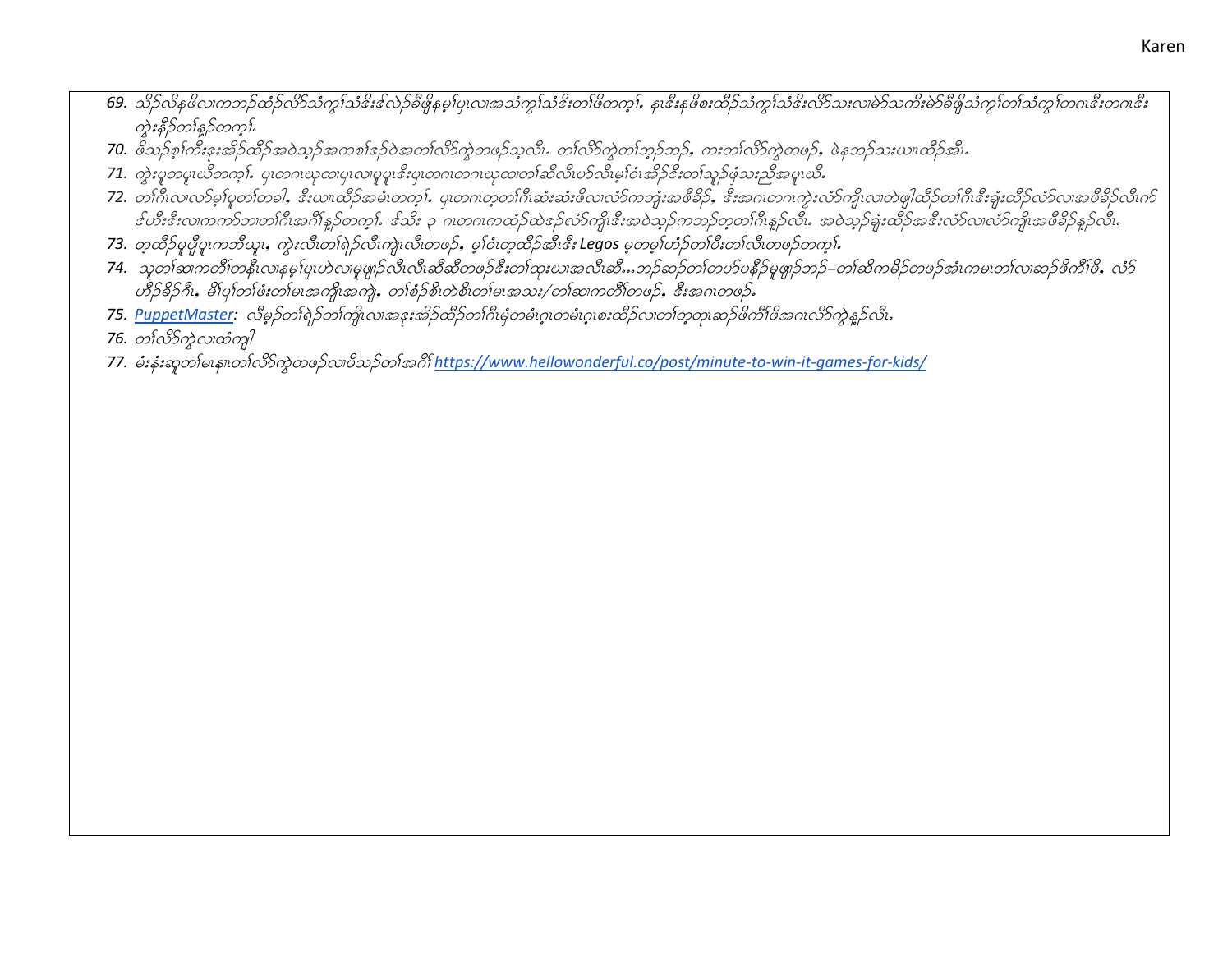

Karen